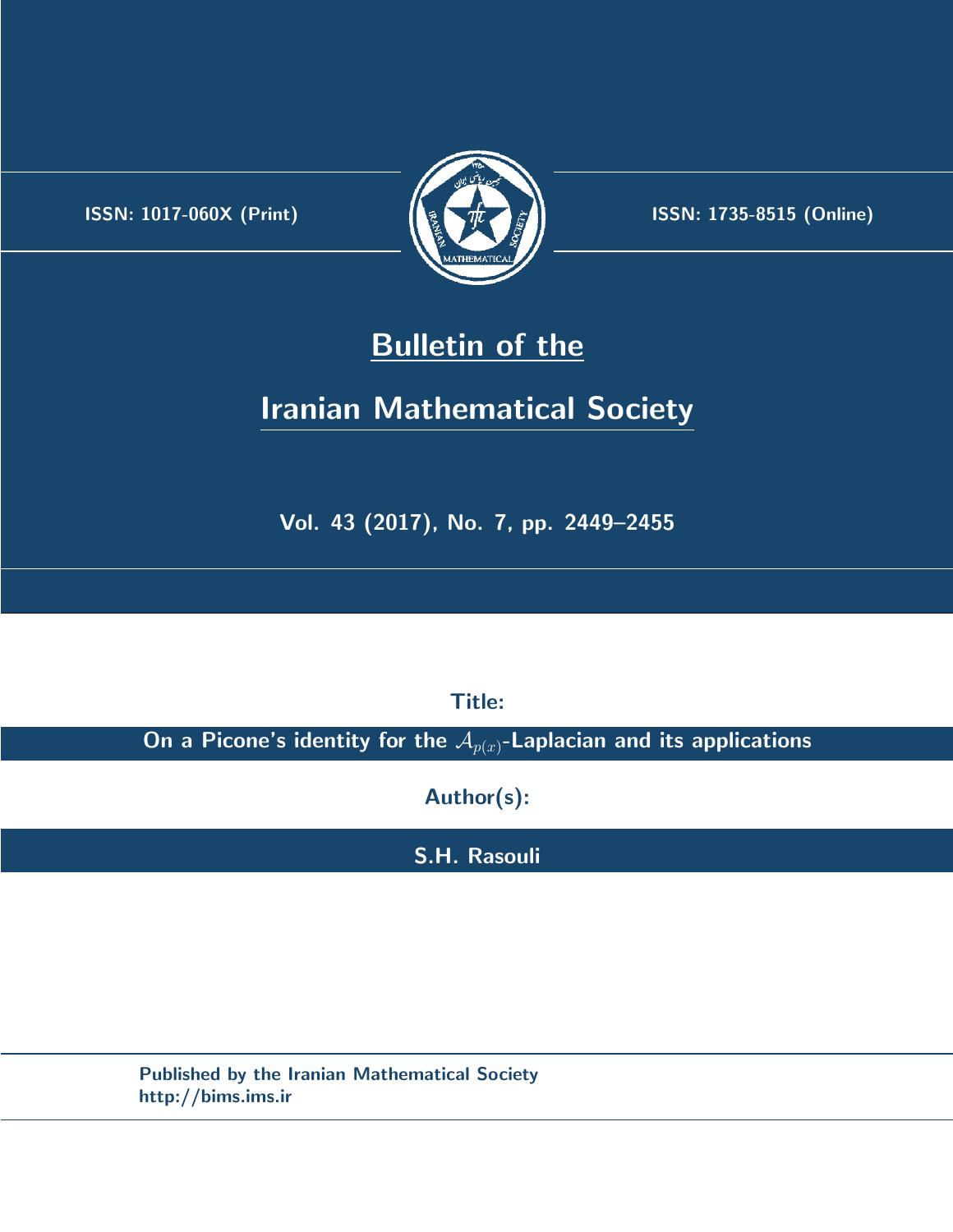Bull. Iranian Math. Soc. Vol. 43 (2017), No. 7, pp. 2449–2455 Online ISSN: 1735-8515

## ON A PICONE'S IDENTITY FOR THE  $A_{p(x)}$ -LAPLACIAN **AND ITS APPLICATIONS**

#### S.H. RASOULI

(Communicated by Asadollah Aghajani)

ABSTRACT. We present a Picone's identity for the  $\mathcal{A}_{p(x)}$ -Laplacian, which is an extension of the classic identity for the ordinary Laplace. Also, some applications of our results in Sobolev spaces with variable exponent are suggested.

**Keywords:** Picone's identity, *Ap*(*x*) -Laplacian, nonlinear elliptic problems.

**MSC(2010):** Primary: 35J66; Secondary: 35J92, 35B05, 11Y50.

#### 1. **Introduction and preliminaries**

Since the pioneering work of M. Picone [[15](#page-7-0)], efforts have been made to establish Picone identities for differential equations of various type ( see [[7,](#page-6-0) [13,](#page-7-1) [19\]](#page-7-2)). Picone identities play an important role in the oscillation theory for ordinary or partial differential equations or systems. Let us recall the classical Picone's identity:

<span id="page-1-0"></span>For differentiable functions  $v > 0$  and  $u \geq 0$ , we have

(1.1) 
$$
|\nabla u|^2 + \frac{u^2}{v^2} |\nabla v|^2 - 2\frac{u}{v} \nabla u \nabla v = |\nabla u|^2 - \nabla (\frac{u^2}{v}) \nabla v \ge 0.
$$

Later Allegreto-Huang [[1\]](#page-6-1) presented a Picone's identity for the *p*-Laplacian, which is an extension of  $(1.1)$ . As an immediate consequence, they obtained a wide array of applications including the simplicity of the eigenvalues, Sturmian comparison principles, oscillation theorems and Hardy inequalities to name a few.

Recently in [\[18](#page-7-3)] the author established a generalization to Picone's identity in the nonlinear framework. They showed, as an application of their results, that the Morse index of the zero solution to a semilinear elliptic boundary value

2449

*⃝*c 2017 Iranian Mathematical Society

Article electronically published on December 30, 2017.

Received: 21 September 2015, Accepted: 29 July 2017.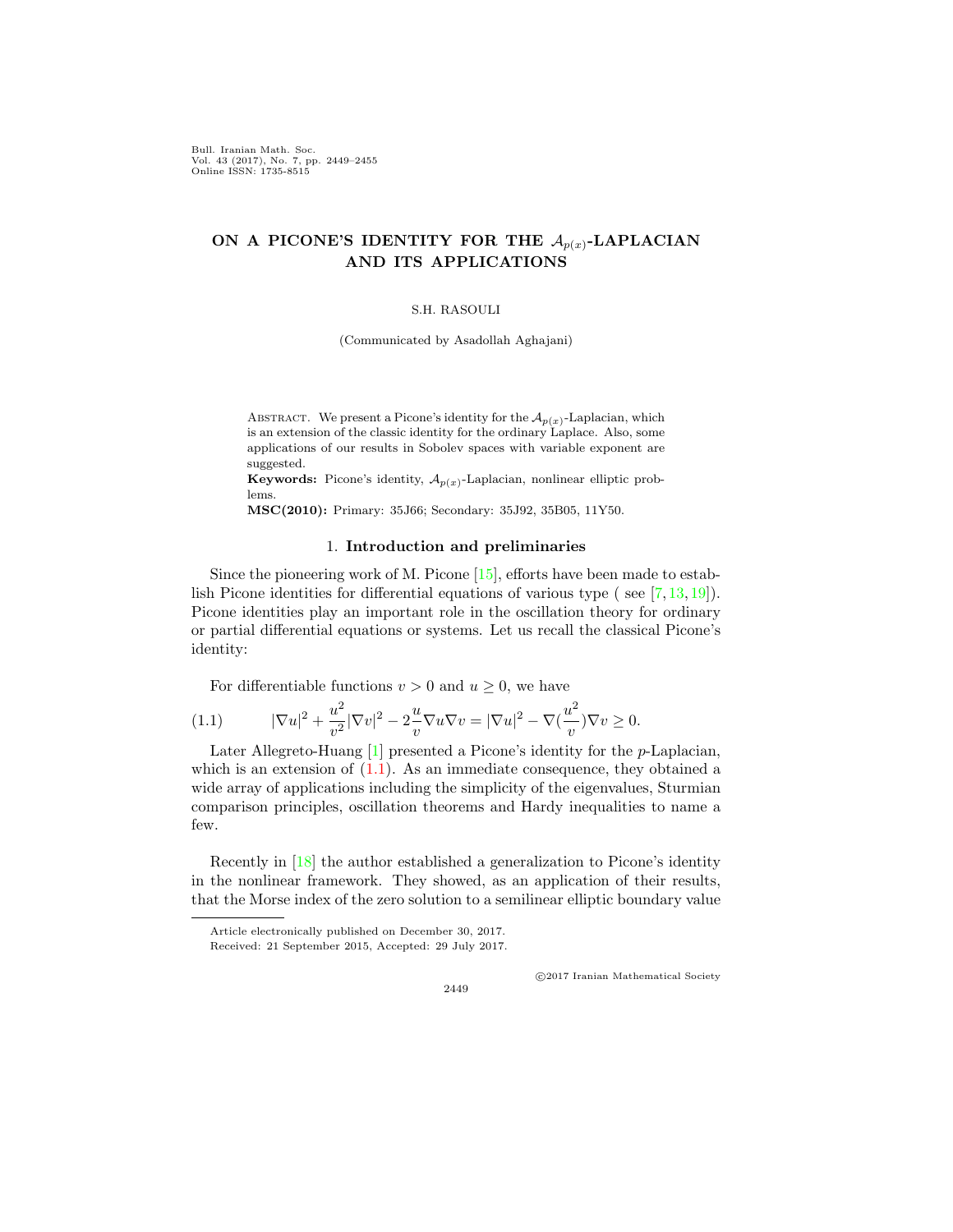problem is 0 and also established a linear relationship between the components of the solution of a nonlinear elliptic system.

They proved that for differentiable functions  $v > 0$  and  $u \ge 0$  we have

$$
(1.2) \ |\nabla u|^2 + \frac{|\nabla u|^2}{f'(v)} + \left(\frac{u\sqrt{f'(v)}\nabla v}{f(v)} - \frac{\nabla u}{\sqrt{f'(v)}}\right)^2 = |\nabla u|^2 - \nabla \left(\frac{u^2}{f(v)}\right) \cdot \nabla v \ge 0
$$

where  $f(y) \neq 0$  and  $f'(y) \geq 1$  for all  $y \neq 0$ ;  $f(0) = 0$ .

Moreover,  $|\nabla u|^2 - \nabla (u^2/f(v)) \cdot \nabla v = 0$  holds if and only if  $u = cv$  for an arbitrary constant *c*. In a recent paper [\[3](#page-6-2)] Bal generalized the main result of [[18](#page-7-3)] for the *p*-Laplacian operator. The aim of this paper is to prove a generalized analogue of Picone's identity for the  $\mathcal{A}_{p(x)}$ -Laplacian and, using this, we deal with the problems of the type

<span id="page-2-0"></span>(1.3) 
$$
\begin{cases}\n-\mathcal{A}_{p(x)}u = m(x)|u|^{p(x)-2}u, & x \in \Omega, \\
u = 0, & x \in \partial\Omega,\n\end{cases}
$$

where  $p \in C(\overline{\Omega})$  such that  $2 \leq p(x) < \infty$ ,  $\Omega$  is a bounded smooth domain of  $\mathbb{R}^N$ ,  $m \in L^{\infty}(\Omega)$  is a non-negative weight function and  $f : \mathbb{R} \to \mathbb{R}$  is a  $C^1$ function. Here  $\mathcal{A}_{p(x)}u := div \Big( \alpha(x, u) \langle A \nabla u, \nabla u \rangle^{\frac{p(x)-2}{2}} A \nabla u \Big)$  and will be called  $\mathcal{A}_{p(x)}$ -Laplace operator where *A*:  $\overline{\Omega} \to R^{N^2}$  is a symmetric matrix function with  $a_{ij}(x) \in L^{\infty}(\Omega) \cap C^{1}(\overline{\Omega})$  and satisfy:

(1.4) 
$$
\langle A\xi, \xi \rangle = \sum_{i,j=1}^{N} a_{ij}(x)\xi_i \xi_j \ge |\xi|^2, \forall x \in \overline{\Omega}, \xi \in R^N,
$$

where  $\langle ., . \rangle$  denotes the scalar product on  $R^N$ , and  $\alpha: \Omega \times R \to (0, \infty)$  is a *Caratheodory* function and for almost every  $x \in \Omega$  and every  $t \in R$  we have  $\lambda \leq \alpha(x, t) \leq \Lambda$  for some positive  $\lambda$  and  $\Lambda$ . The  $\mathcal{A}_{p(x)}$ -Laplace operator represents a generalization of the  $p(x)$ -Laplace operator, i.e.  $\Delta_{p(x)} u =$  $div(|\nabla u|^{p(x)-2} \cdot \nabla u)$ , which is obtained in the case when  $A = Id$  and  $\alpha \equiv 1$ .

In the last few decades, special attention has been paid to  $p(x)$ -Laplace type operators since they can model with sufficient accuracy the phenomena arising from the study of electrorheological fluids  $[16, 17]$  $[16, 17]$  $[16, 17]$  $[16, 17]$ , image restoration [[6\]](#page-6-3), mathematical biology [\[11](#page-7-6)], dielectric breakdown, electrical resistivity and polycrystal plasticity  $[4, 5]$  $[4, 5]$  $[4, 5]$  $[4, 5]$ . In a similar context, we note that a collection of results obtained in the field of partial differential equations involving  $p(x)$ -Laplace type operators can be found in the survey paper by Harjulehto et al.  $[12]$  $[12]$ . Finally, we recall that in the case when  $p(x)$  is a constant function, problems involving  $A_p$ -Laplace type operators have been widely studied. In this regard we point out the papers by Alvino et al.  $[2]$  $[2]$  and El Khalil et al.  $[8]$  $[8]$  $[8]$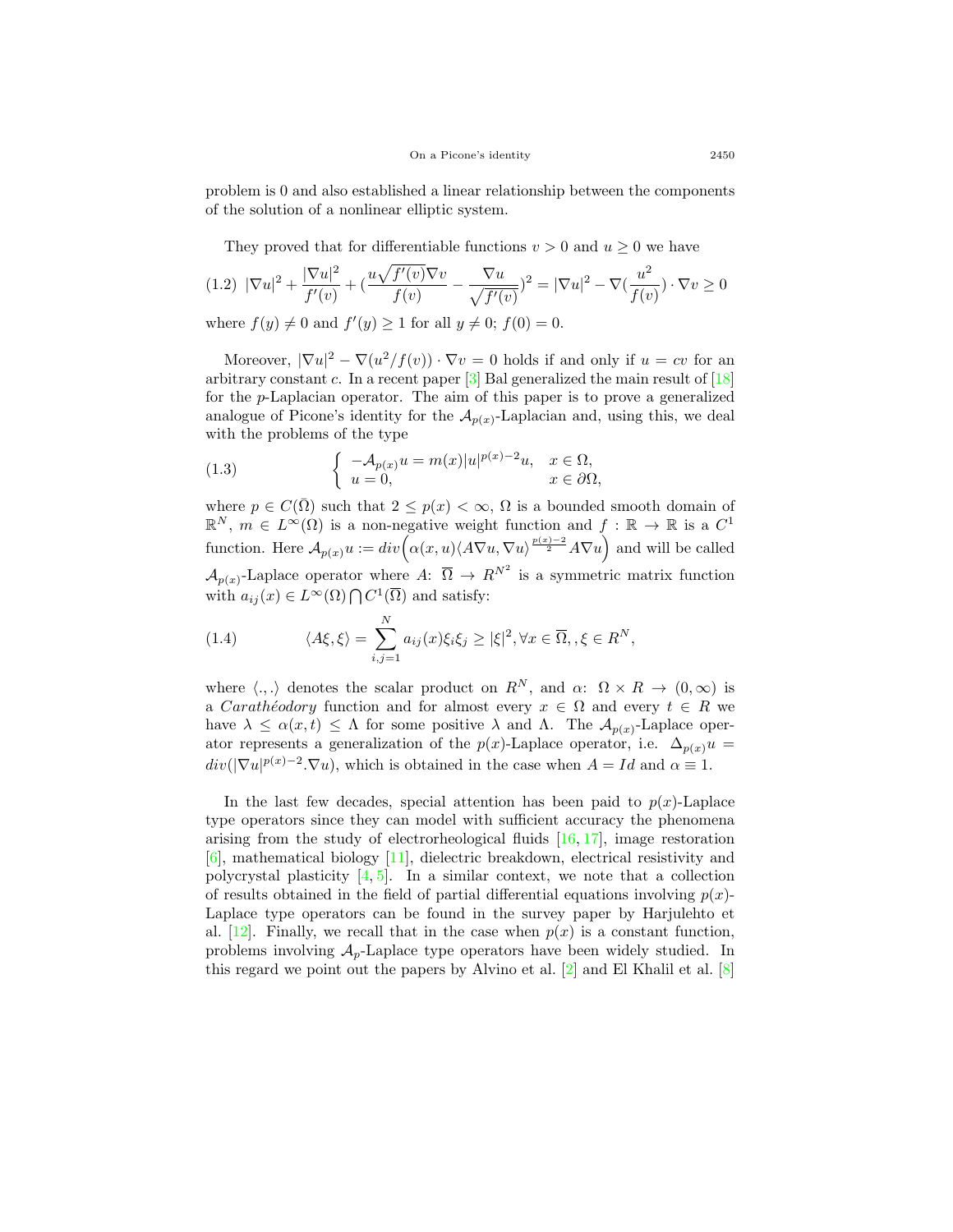2451 Rasouli

and the references therein. In a recent paper  $[14]$  $[14]$ , the authors established the existence of solutions for a partial differential equation involving the  $A_{p(x)}$ Laplace operator by using the Schauder's fixed point theorem combined with adequate variational arguments.

To discuss problem ([1.3\)](#page-2-0), we need some theory on  $W_0^{1,p(x)}(\Omega)$  which is called variable exponent Sobolev space. Firstly we state some basic properties of spaces  $W_0^{1,p(x)}(\Omega)$  which will be used later (for details, see [[9,](#page-6-8) [10](#page-6-9)]). Denote by **S**( $\Omega$ ) the set of all measurable real functions defined on  $\Omega$ . Two functions in **S**( $\Omega$ ) are considered as the same element of **S**( $\Omega$ ) when they are equal almost everywhere. Write

$$
C_{+}(\overline{\Omega}) = \{ h : h \in C(\overline{\Omega}), h(x) > 1 \text{ for any } x \in \overline{\Omega} \},\
$$
  

$$
h^{-} := \min_{\overline{\Omega}} h(x), \quad h^{+} := \max_{\overline{\Omega}} h(x) \quad \text{for every } h \in C_{+}(\overline{\Omega}).
$$

Define

$$
L^{p(x)}(\Omega) = \{ u \in \mathbf{S}(\Omega) : \int_{\Omega} |u(x)|^{p(x)} dx < +\infty \text{ for } p \in C_{+}(\overline{\Omega}) \}
$$

with the norm

$$
|u|_{L^{p(x)}(\Omega)} = |u|_{p(x)} = \inf \{ \lambda > 0 : \int_{\Omega} \left| \frac{u(x)}{\lambda} \right|^{p(x)} dx \le 1 \},
$$

and

$$
W^{1,p(x)}(\Omega) = \{ u \in L^{p(x)}(\Omega) : |\nabla u| \in L^{p(x)}(\Omega) \}
$$

with the norm

$$
||u||_{W^{1,p(x)}(\Omega)} = |u|_{L^{p(x)}(\Omega)} + |\nabla u|_{L^{p(x)}(\Omega)}.
$$

Denote by  $W_0^{1,p(x)}(\Omega)$  the closure of  $C_0^{\infty}(\Omega)$  in  $W^{1,p(x)}(\Omega)$ .

**Theorem 1.1** ([[10\]](#page-6-9)). *The spaces*  $L^{p(x)}(\Omega)$ ,  $W^{1,p(x)}(\Omega)$  and  $W_0^{1,p(x)}(\Omega)$  are *separable and reflexive Banach spaces.*

## 2. **Main results**

Define  $\varphi(s) = |s|^{p(x)-1}s$ ,  $s \in \mathbb{R}$  and  $\Phi(\xi) = |\xi|^{p(x)-1}\xi$ ,  $\xi \in \mathbb{R}^n$ , for  $p(x) > 0$ . We begin with the following lemma.

<span id="page-3-0"></span>**Lemma 2.1** ([\[13](#page-7-1)]). *For*  $X, Y \in \mathbb{R}^n$ , we have

$$
F(X,Y) := \langle X, \Phi(X) \rangle + \alpha \langle Y, \Phi(Y) \rangle - (\alpha + 1) \langle X, \Phi(Y) \rangle \ge 0,
$$

*where the equality holds if and only if*  $X = Y$ .

Next we present our main result.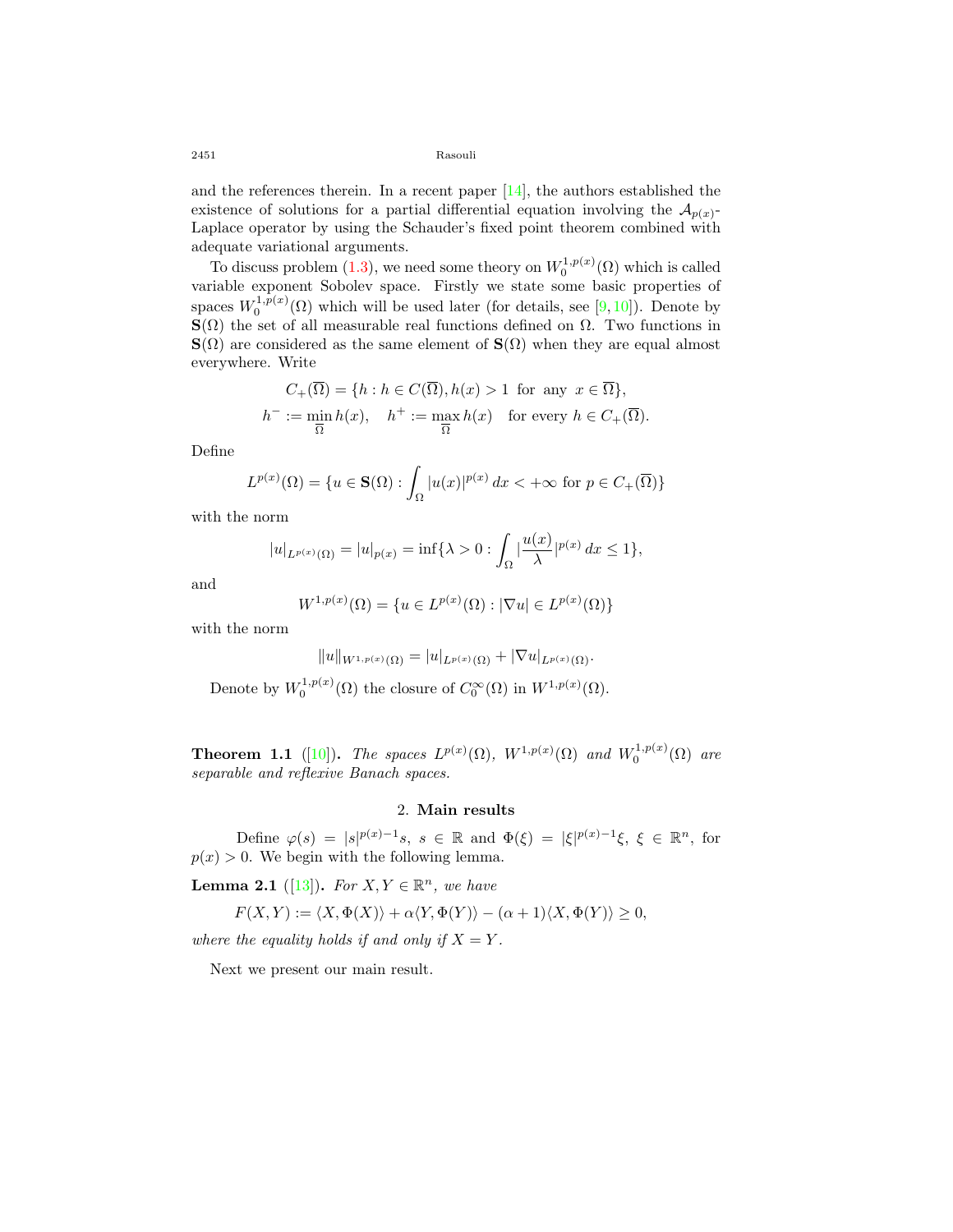**Theorem 2.2.** Let  $v > 0$  and  $u \geq 0$  be two non-constant differentiable func*tions in*  $\Omega$ *. For all*  $x \in \Omega$  *define* 

$$
L(u, v) = \alpha(x, u) \langle A \nabla u, \nabla u \rangle^{\frac{p(x)}{2}} + (p(x) - 1) \alpha(x, v) \langle A \nabla v, \nabla v \rangle^{\frac{p(x) - 2}{2}} \langle A \nabla v, \frac{u^{p(x)}}{v^{p(x)}} \nabla v \rangle - p(x) \alpha(x, v) \langle A \nabla v, \nabla v \rangle^{\frac{p(x) - 2}{2}} \langle A \nabla v, \frac{u^{p(x) - 1}}{v^{p(x) - 1}} \nabla u \rangle,
$$

$$
R(u,v) = \alpha(x,u) \langle A \nabla u, \nabla u \rangle^{\frac{p(x)}{2}} - \alpha(x,v) \langle A \nabla v, \nabla v \rangle^{\frac{p(x)-2}{2}} \langle A \nabla v, \nabla \left( \frac{u^p}{v^{p-1}} \right) \rangle.
$$

*Then*  $L(u, v) = R(u, v) \geq 0$ *. Moreover*  $L(u, v) = 0$  *a.e. in*  $\Omega$  *if and only if*  $\nabla(\frac{u}{v}) = 0$  *a.e. in*  $\Omega$ *.* 

*Proof.* Expanding  $R(u, v)$  by direct calculation one easily sees that  $L(u, v)$  =  $R(u, v)$ . To show  $L(u, v) \geq 0$  we proceed as follow:

For simplicity, we let  $\alpha(x, u) = \alpha(x, v) = 1$ . Since *A* is positive definite, Tor simplicity, we let  $\alpha(x, u) = \alpha(x, v) = 1$ . Since *A* is positive definite, there exists a square root  $\sqrt{A}$  of *A* which is positive definite. We easily obtain

$$
\langle A\nabla u, \nabla u \rangle = |\sqrt{A}\nabla u|^2.
$$

Hence we get

$$
L(u, v) = |\sqrt{A} \nabla u|^{p(x)} + (p(x) - 1)|\sqrt{A} \frac{u}{v} \nabla v|^{p(x)} - p(x)|\sqrt{A} \frac{u}{v} \nabla v|^{p(x)-2} \langle \sqrt{A} \frac{u}{v} \nabla v, \sqrt{A} \nabla u \rangle.
$$

which is nonnegative (from Lemma [2.1](#page-3-0) and cf. [[20,](#page-7-9) p. 85]). Equality holds if which is nonnegative (non-Lemma 2.1 and cr. [20, p. 85]). Equality holds in  $\sqrt{A} \frac{u}{v} \nabla v = \sqrt{A} \nabla u$ . Since  $\sqrt{A}$  is positive definite, it follows from  $\sqrt{A} \frac{u}{v} \nabla v = \frac{1}{\sqrt{A}} \nabla u$ .  $\overline{A} \nabla u$  that  $\nabla (\frac{u}{v})$  $) = 0.$ 

### 3. **Applications**

3.1. **Sturmian Theory.** First we give a nonlinear version of Sturm-type comparison result for  $\mathcal{A}_{p(x)}$ -Laplacian operator. We start by definition of weak solutions of  $(1.3)$  $(1.3)$  $(1.3)$ .

**Definition 3.1.** By the weak solution of  $(1.3)$  we mean any  $u \in W_0^{1,p(x)}(\Omega)$ which satisfies

$$
\int_{\Omega} \alpha(x, u) \langle A \nabla u, \nabla u \rangle^{\frac{p(x)-2}{2}} \langle A \nabla u, \nabla \phi \rangle dx = \int_{\Omega} m(x) |u|^{p(x)-2} u \, \phi dx,
$$

for any  $\phi \in W_0^{1,p(x)}(\Omega)$ .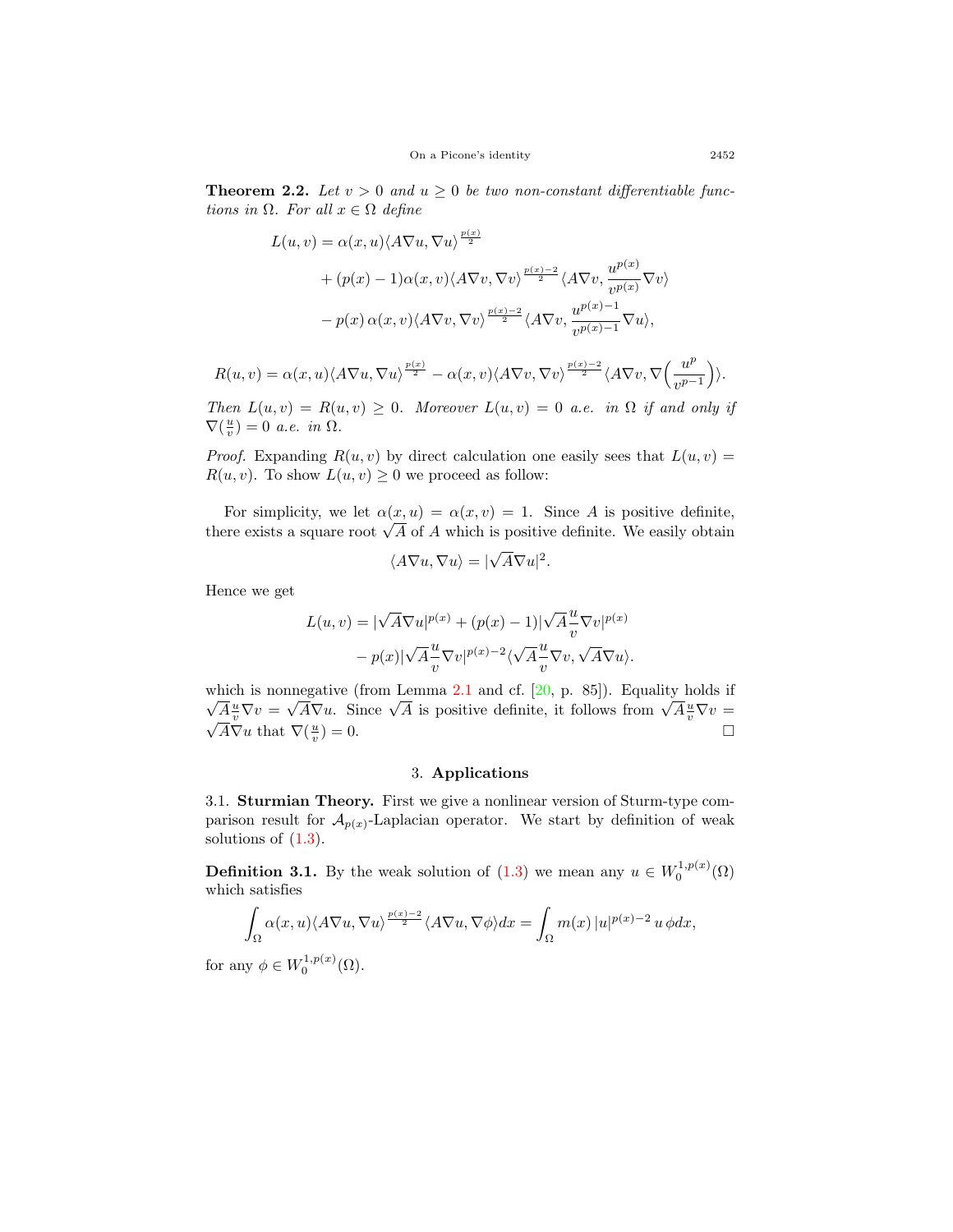2453 Rasouli

**Theorem 3.2.** Let  $m_1 < m_2$  be two weight functions of  $(1.3)$  $(1.3)$  and  $u$  be a *positive solution of* [\(1.3\)](#page-2-0) *for*  $m = m_1$ *. Then any nontrivial solution v of* ([1.3](#page-2-0))  $for m = m<sub>2</sub>, must change sign.$ 

*Proof.* Suppose the contrary. We may assume that there exists a solution  $v > 0$ of  $(1.3)$  in  $\Omega$ . Then by Picone's identity we have

$$
0 \leq \int_{\Omega} L(u, v) = \int_{\Omega} R(u, v)
$$
  
= 
$$
\int_{\Omega} \alpha(x, u) \langle A \nabla u, \nabla u \rangle^{\frac{p(x)}{2}} - \alpha(x, v) \langle A \nabla v, \nabla v \rangle^{\frac{p(x)-2}{2}} \langle A \nabla v, \nabla \left( \frac{u^p}{v^{p-1}} \right) \rangle
$$
  
= 
$$
\int_{\Omega} m_1(x) u^{p(x)} - m_2(x) u^{p(x)}
$$
  
= 
$$
\int_{\Omega} (m_1 - m_2) u^{p(x)} < 0,
$$

which is a contradiction. Hence, *v* changes sign in  $\Omega$ .

3.2. **Nonlinear elliptic system involving the**  $A_{p(x)}$ **-Laplacian.** Let us consider the following coupled nonlinear elliptic system:

<span id="page-5-0"></span>
$$
-div\left(\alpha(x,u)\langle A\nabla u, \nabla u\rangle^{\frac{p(x)-2}{2}}A\nabla u\right) = v^{p(x)-1} \quad \text{in } \Omega
$$
\n
$$
(3.1) \qquad -div\left(\alpha(x,v)\langle A\nabla v, \nabla v\rangle^{\frac{p(x)-2}{2}}A\nabla v\right) = \frac{v^{2(p(x)-1)}}{u^{p(x)-1}} \quad \text{in } \Omega
$$
\n
$$
u > 0, \quad v > 0 \quad \text{in } \Omega
$$
\n
$$
u = 0, \quad v = 0 \quad \text{on } \partial\Omega.
$$

We will show that Picone's Identity yields a linear relationship between *u* and *v*.

**Theorem 3.3.** Let  $(u, v)$  be a weak solution of  $(3.1)$  $(3.1)$ . Then  $u = c_1v$  where  $c_1$ *is a constant.*

*Proof.* Let  $(u, v)$  be the weak solution of  $(3.1)$  $(3.1)$ . Now for any  $\phi_1$  and  $\phi_2$  in  $W_0^{1,p(x)}(\Omega)$ , we have

<span id="page-5-1"></span>(3.2) 
$$
\int_{\Omega} \alpha(x, u) \langle A \nabla u, \nabla u \rangle^{\frac{p(x)-2}{2}} \langle A \nabla u, \nabla \phi_1 \rangle dx = \int_{\Omega} v^{p(x)-1} \phi_1 dx,
$$

<span id="page-5-2"></span>(3.3) 
$$
\int_{\Omega} \alpha(x,v) \langle A \nabla v, \nabla v \rangle^{\frac{p(x)-2}{2}} \langle A \nabla v, \nabla \phi_2 \rangle dx = \int_{\Omega} \frac{v^{2(p(x)-1)}}{u^{p(x)-1}} \phi_2 dx.
$$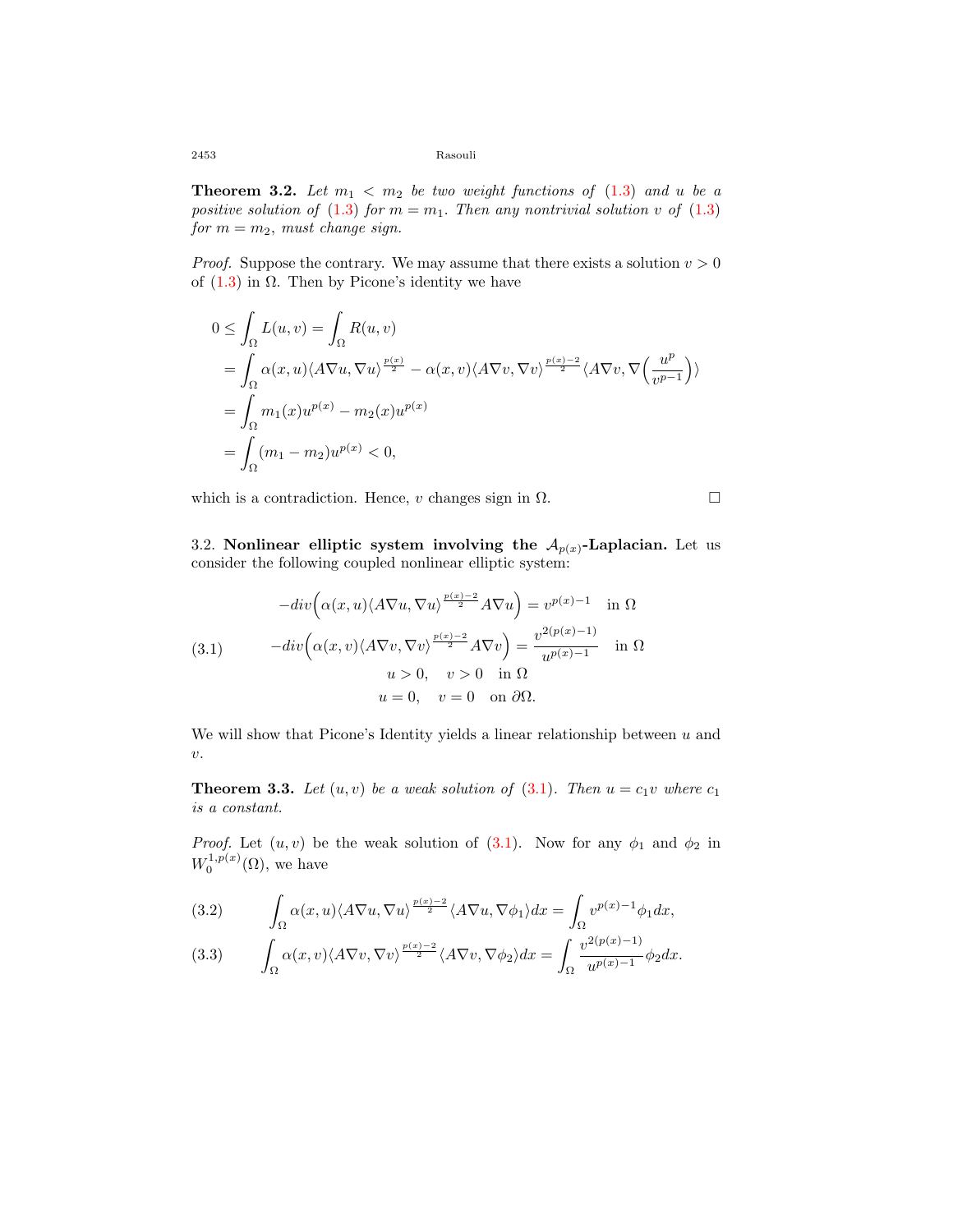Choosing  $\phi_1 = u$  and  $\phi_2 = \frac{u^{p(x)}}{v^{p(x)}-1}$  $\frac{u^{P(x)}}{v^{p(x)-1}}$  in [\(3.2\)](#page-5-1) and [\(3.3](#page-5-2)) we obtain

$$
\int_{\Omega} \alpha(x, u) \langle A \nabla u, \nabla u \rangle^{\frac{p(x)}{2}} dx
$$
\n
$$
= \int_{\Omega} u v^{p(x)-1} dx
$$
\n
$$
= \int_{\Omega} \alpha(x, v) \langle A \nabla v, \nabla v \rangle^{\frac{p(x)-2}{2}} \langle A \nabla v, \nabla (\frac{u^{p(x)}}{v^{p(x)-1}}) \rangle dx.
$$

Hence we have

$$
\int_{\Omega} R(u, v) dx = \int_{\Omega} (\alpha(x, u) \langle A \nabla u, \nabla u \rangle^{\frac{p(x)}{2}} \n- \alpha(x, v) \langle A \nabla v, \nabla v \rangle^{\frac{p(x) - 2}{2}} \langle A \nabla v, \nabla \left( \frac{u^{p(x)}}{v^{p(x) - 1}} \right) \rangle) dx \n= 0.
$$

By the positivity of  $R(u, v)$  we have that  $R(u, v) = 0$  and hence

$$
\nabla(\tfrac{u}{v})=0
$$

which gives  $u = c_1 v$  where  $c_1$  is a constant.  $\Box$ 

### **Acknowledgements**

The author is extremely grateful to the referees for their helpful suggestions for the improvement of the paper.

#### **REFERENCES**

- <span id="page-6-1"></span>[1] W. Allegretto and Y. X. Huang, A Picone's identity for the p-Laplacian and applications, *Nonlinear Anal.* **32** (1998), no.7, 819–830.
- <span id="page-6-6"></span>[2] A. Alvino, V. Ferone and G. Trombetti, On the properties of some nonlinear eigenvalues, *SIAM J. Math. Anal*. **29** (1998) 437–451.
- <span id="page-6-2"></span>[3] K. Bal, Picone's identity and its applications, *Electron. J. Differential Equations*, **2012** (2012), no. 1, 9 pages.
- <span id="page-6-4"></span>[4] M. Bocea and M. Mihǎilescu, Γ-convergence of power-law functionals with variable exponents, *Nonlinear Anal.* **73** (2010) 110–121.
- <span id="page-6-5"></span>[5] M. Bocea, M. Mihǎilescu and C. Popovici, On the asymptotic behavior of variable exponent power-law functionals and applications, *Ric. Mat.* **59** (2010) 207–238.
- <span id="page-6-3"></span>[6] Y. Chen, S. Levine and M. Rao, Variable exponent linear growth functionals in image processing, *SIAM J. Appl. Math*. **66** (2006) 1383–1406.
- <span id="page-6-0"></span>[7] O. Došslý, The Picone identity for a class of partial differential equations, *Math. Bohem.* **127** (2002), no. 4, 581–589.
- <span id="page-6-7"></span>[8] A. El Khalil, P. Lindqvist and A. Touzani, On the stability of the first eigenvalue of the problem:  $A_p u + \lambda g(x) |u|^{p-2} u = 0$  with varying *p*, *Rend. Mat.* **24** (2004) 321–336.
- <span id="page-6-8"></span>[9] X.L. Fan, J.S. Shen and D. Zhao, Sobolev embedding theorems for spaces  $W^{k,p(x)}(\Omega)$ , *J. Math. Anal. Appl.* **262** (2001) 749–760.
- <span id="page-6-9"></span>[10] X.L. Fan and D. Zhao, On the spaces  $L^{p(x)}$  and  $W^{k,p(x)}$ , *J. Math. Anal. Appl.* 263 (2001) 424–446.